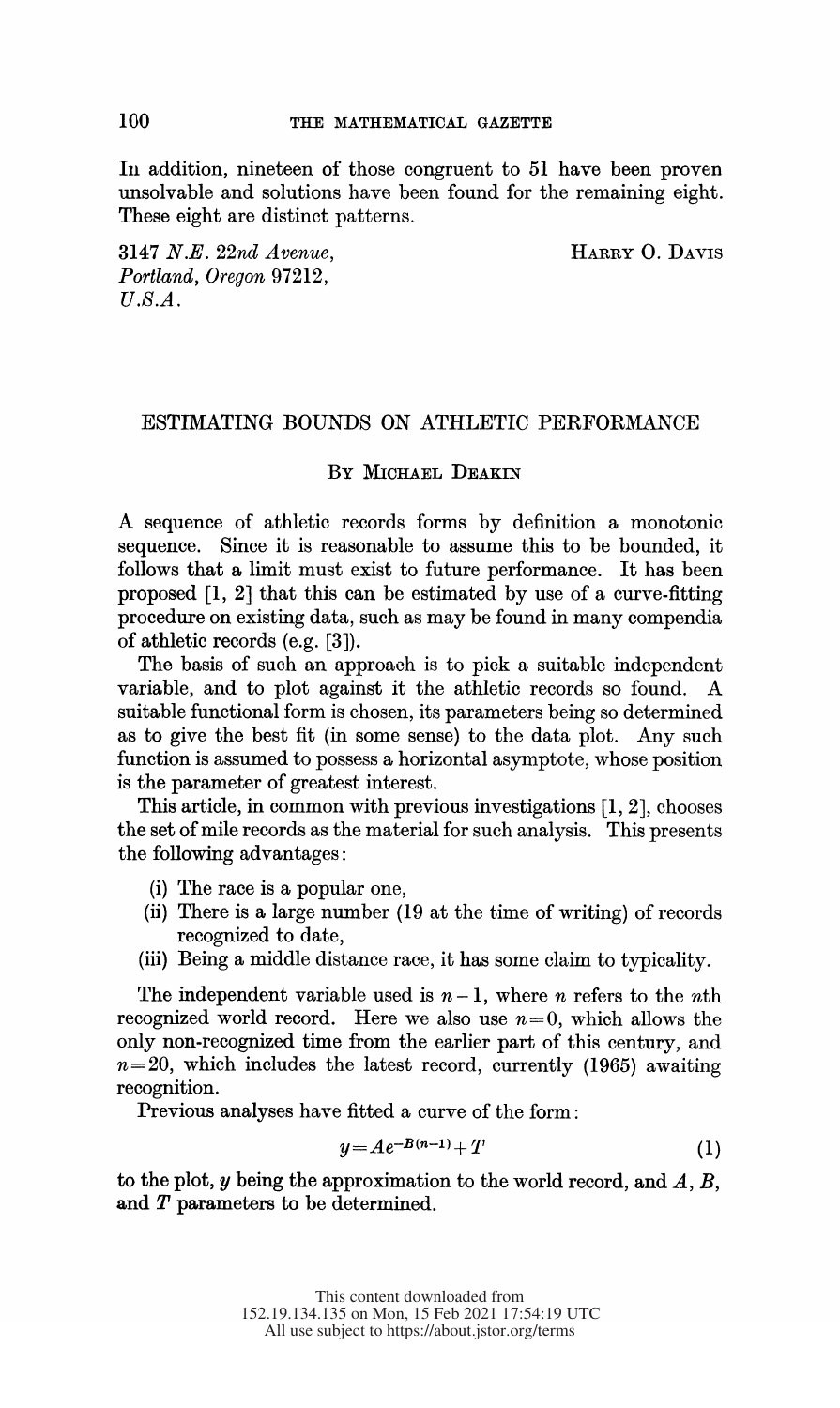As  $n\rightarrow\infty$ ,  $y\rightarrow T$  from above, and the previous analyses gave 3 min. 38 sec., and 3 min. 34 sec. as the value for this limit. (See [1], [2] respectively.)

Such a result depends on:

- (i) The form of the fitted curve,
- (ii) The independent variable chosen,
- (iii) The raw data employed,
- (iv) The method of curve-fitting used.

 The two earlier analyses differed on all counts save (i). The present investigation aims to discover just how critical this factor might be and to replace (1) by a more plausible functional form. Obviously, an equation such as (1) cannot be used for extrapolation backwards, although this should be as valid a procedure as prediction of the future course of events.

Accordingly, the form:

$$
y = a - \frac{2b}{\pi} \cdot \arctan\left(cx + k\right) \tag{2}
$$

was employed;  $y$  was measured as total deviation, in tenths of seconds, from the value 4 minutes. Here and elsewhere  $x$  is used instead of  $n-1$  for convenience.

 Table 1 shows the set of world records so far, with the athletes involved, in these units, as well as the corresponding values of  $n-1$ , and the year in which the record was set. The source is [3] supple mented by the daily press.

We define:

$$
Y = -\tan\left(\frac{\pi}{2} \cdot \frac{y-a}{b}\right),\tag{3}
$$

and

$$
X = \arctan\left(cx + k\right). \tag{4}
$$

and as  $n - 1 \rightarrow -\infty$ ,

As  $n - 1 \rightarrow \infty$ ,

 $y\rightarrow a+b=T_2$ .

 $y\rightarrow a-b=T_1$ ,

 $\boldsymbol{T}_1$  is the estimate of the lower bound previously discussed, while  $T<sub>2</sub>$  estimates a time which has always been within the bounds of some living person's capability. These were taken to be 3 min. 30 sec. and 5 min. respectively. This yielded the initial approximations:

$$
a_0 = 150, \quad b_0 = 450. \tag{5}
$$

 On substituting these values into equation (3), it is possible to derive a set of values for: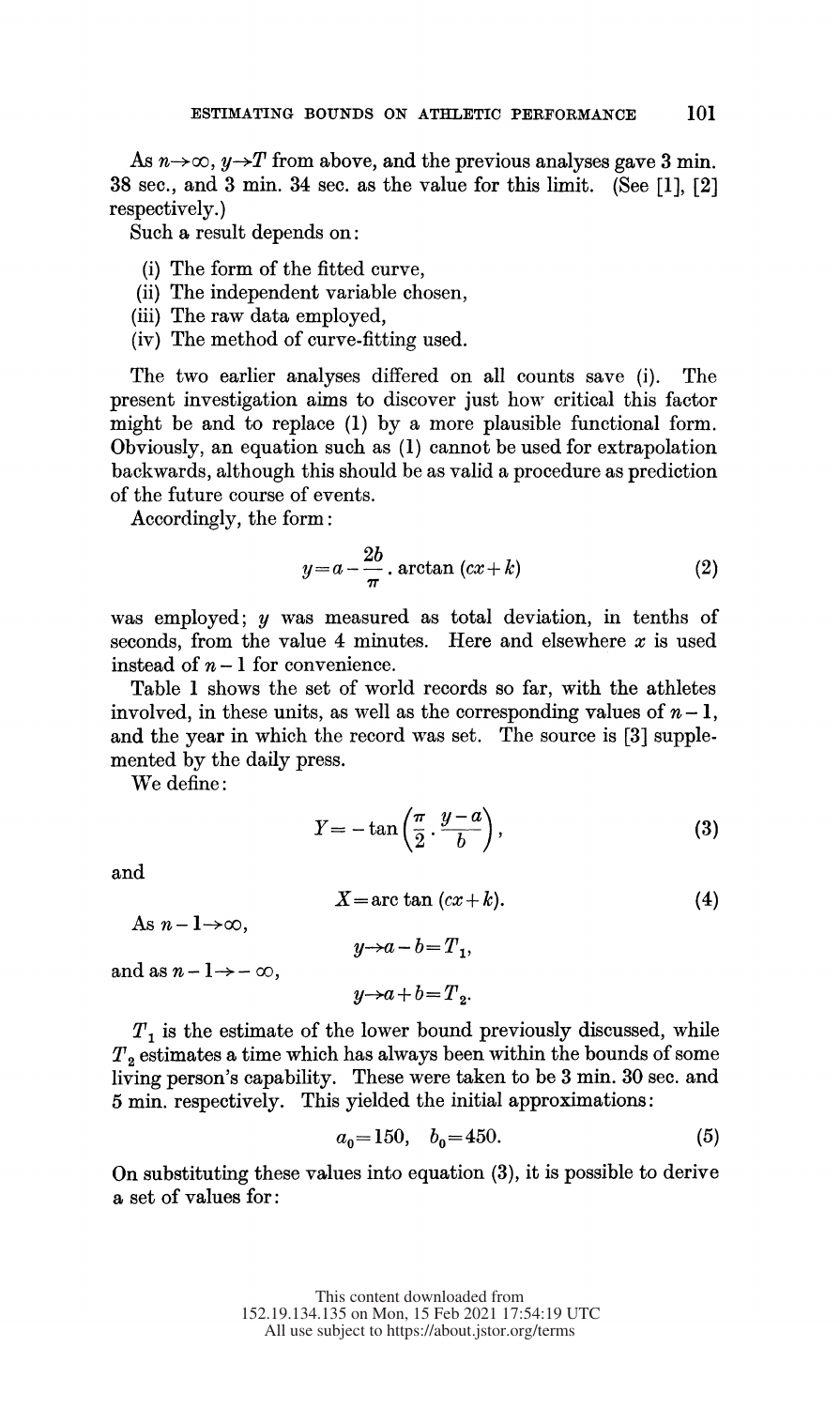$$
Y_0 = -\tan\left(\frac{\pi}{2}\cdot\frac{y-a_0}{b_0}\right). \tag{6}
$$

These were plotted against  $x$  and a straight line fitted by eye. Such a straight line may be written

$$
Y_0 = c_0 x + k_0,\tag{7}
$$

and hence  $c_0$ ,  $k_0$  may be determined.

On substitution into equation (4), we obtain:

$$
X_0 = \arctan\left(c_0 x + k_0\right),\tag{8}
$$

and the values of  $X_0$  are then plotted against y. Again a straight line:

$$
y = a_1 - \frac{2}{\pi} b_1 X_0 \tag{9}
$$

is fitted by eye and so new estimates  $a_1$ ,  $b_1$  of the values of a, and b are obtained.

 This process is repeated, using the slight modifications of equations (6-9) involved, until convergence is evident. Table 2 gives the results. The process was terminated when  $a_6$ ,  $b_6$  were found to be equal to  $a_5$ ,  $b_5$  within the limits of accuracy of the method.

Thus we find that

$$
a \approx 195, \quad b \approx 455,\tag{10}
$$

so that  $T_1 = -260$ , i.e. 3 min. 34 sec., and  $T_2 = 650$ , i.e. 5 min. 5 sec. Hence it is 3 min. 34 sec. that is the required estimate. In order to allow for the fact that some points necessarily lie below the fitted curve, this should be revised downwards. The greatest extent to which a record has been broken is 2.7 sec., and so it would seem safe to take 3 min. 32 sec. as the required lower bound.

 This estimate is susceptible of fairly ready experimental verification. In view of the fact that the world record has been lowered by 20.8 sec. in the last 52 years, the popular view would have it that this time would be broken soon after the year 2017. If this article is correct such a prediction will remain unfulfilled.

 Equation (10) yields results agreeing very well with those of [2], so that we might conclude that the estimated position of the bound is relatively independent of the functional form assumed. The value of  $T_2$  would appear to be plausible. The final figures for c, k are approximately 0-05 and 0-20 respectively. These parameters do not, however, lend themselves to such ready and interesting interpretation as  $a$  and  $b$ .

102